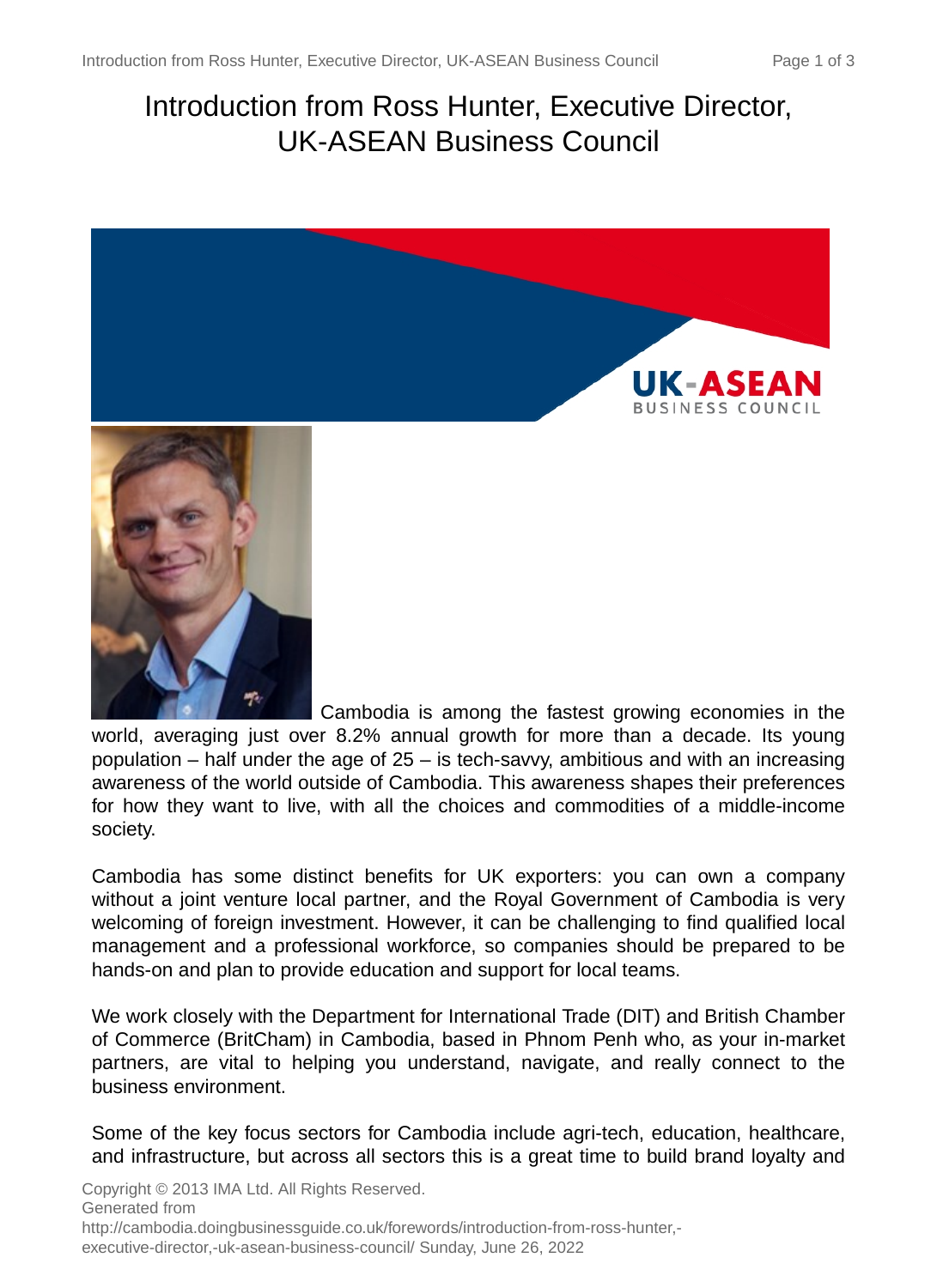visibility in this remarkable emerging market. Now is the time for UK brands to step in and stake their claim on Cambodian mind share and market share.

Cambodia is a great place to invest right now: a high growth economy, a young and energetic population, and increasing competence in English-language skills within the workforce. Through the UKABC and Institute of Export here in the UK, and the BritCham in market, we are all here to help more UK companies consider, explore, and invest in Cambodia's largely untapped export potential.

**Ross Hunter Executive Director, UK-ASEAN Business Council** http://www.ukabc.org.uk/

Sponsored By:

## **Banking / Financial Services**



## **ICT / Telecommunications**



## **Accountants / Professional Business Services**



#### **Insurance / Risk Management Services**



## **Executive Transport / Limousine Services**

Copyright © 2013 IMA Ltd. All Rights Reserved. Generated from http://cambodia.doingbusinessguide.co.uk/forewords/introduction-from-ross-hunter, executive-director,-uk-asean-business-council/ Sunday, June 26, 2022